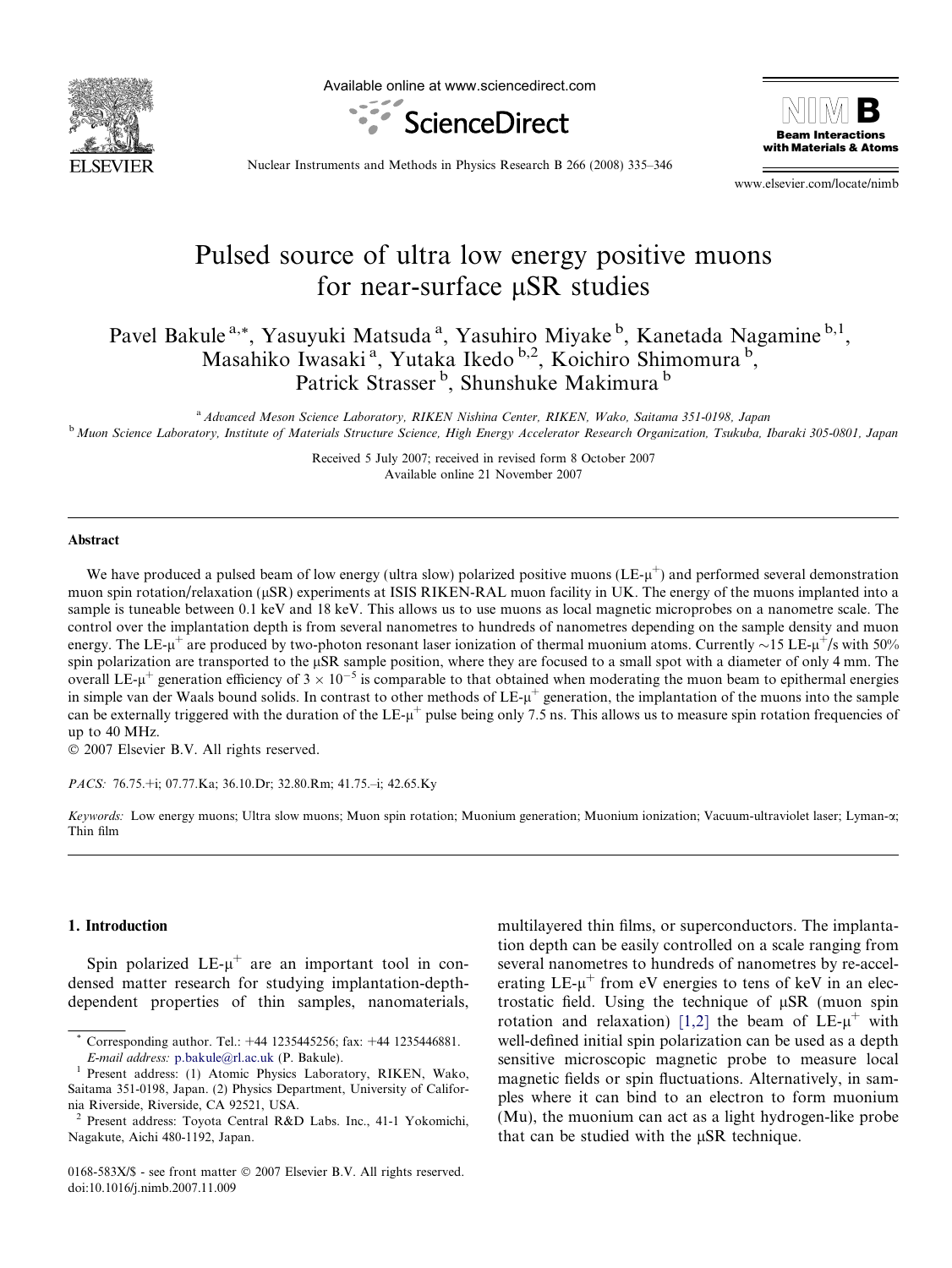Over the past 10 years there has been a significant effort to develop an efficient method of  $LE-\mu^+$  generation from the surface muon beams with kinetic energies around 4 MeV available at various muon facilities [\[3–7\]](#page-11-0).

A successful technique for generation of  $LE-u^+$  has been developed using a continuous muon source at the Paul Scherrer Institute (PSI) in Switzerland. This method, generating  $LE-u^+$  with epithermal energies down to 15 eV without any loss of spin polarization, is based on the moderation of surface muons in wide band gap insulators. Particularly suitable as moderators are van der Waals bound solids, such as solid argon, neon or nitrogen. Most reliable and efficient so far has been moderation in a thin solid nitrogen layer grown on a microstructured silver substrate with large surface area. With such a target, the efficiency of converting incident muons to  $LE<sub>-µ</sub><sup>+</sup>$  and transporting them to the sample is as high as  $3 \times 10^{-5}$  [\[8\]](#page-11-0).

We have been developing an alternative technique at the RIKEN-RAL muon facility [\[9\]](#page-11-0) located at the Rutherford Appleton Laboratory (UK) using a pulsed surface muon beam with intensity of  $1.2 \times 10^6 \mu^+/s$  and pulse repetition rate of 50 Hz. The basis of the technique has been described in detail previously [\[10,11\].](#page-11-0) Briefly, the surface muon beam is thermalized in a hot tungsten foil of optimized thickness. The muons that diffuse to the surface can be thermionically emitted to vacuum from the bulk metal as neutral muonium atoms, as the work function for muonium is much lower than that for the charged

muon. The thermal muonium is then resonantly ionized through a two-photon  $1S \rightarrow 2P \rightarrow$ unbound process by a pulsed nanosecond laser to gain ''free" muons with mean kinetic energy of only 0.2 eV.

### 2. Details of the experimental setup

Fig. 1 shows the layout of the experiment as it is set up at the RIKEN-RAL muon facility. The experimental setup for performing  $\mu$ SR measurements with LE- $\mu^+$  consists of a laser system, an ultrahigh vacuum beamline (ion optics) for efficient transport of  $LE<sub>-µ</sub><sup>+</sup>$  and a well shielded compact  $\mu$ SR spectrometer with all the necessary data acquisition electronics. Most of the laser parameters, as well as the parameters of the ion optics and tungsten target temperature can be remotely controlled and monitored from a dedicated control cabin.

### 2.1. Laser system

The binding energy of the electron in muonium is 13.6 eV. We believe that the most efficient laser ionization can be achieved through two-photon resonant ionization via the 2P state. This requires using two laser beams of different wavelengths. Firstly, for the strongly allowed electric-dipole transition from the 1S to 2P state, tuneable radiation around 122 nm (Lyman- $\alpha$ , 10.2 eV) is required. The second laser beam, for the ionization from the 2P state,



Fig. 1. Layout of the experiment to generate the low energy positive muons at ISIS RIKEN-RAL muon facility. T mark the optical tables with the laser system, UHV is the ultrahigh vacuum apparatus including the  $LE<sub>+</sub>u<sup>+</sup>$  transport beamline (ion optics) and the  $\mu SR$  spectrometer, HV are the high voltage power supplies for the ion optics, DAQ is the data acquisition electronics for the lSR spectrometer and the computer control of the ion optics, V is the control rack for the ultrahigh vacuum system, TH is the high-current power supply for heating the tungsten foil, and M&C is the monitoring and remote control electronics of the important components of the laser system.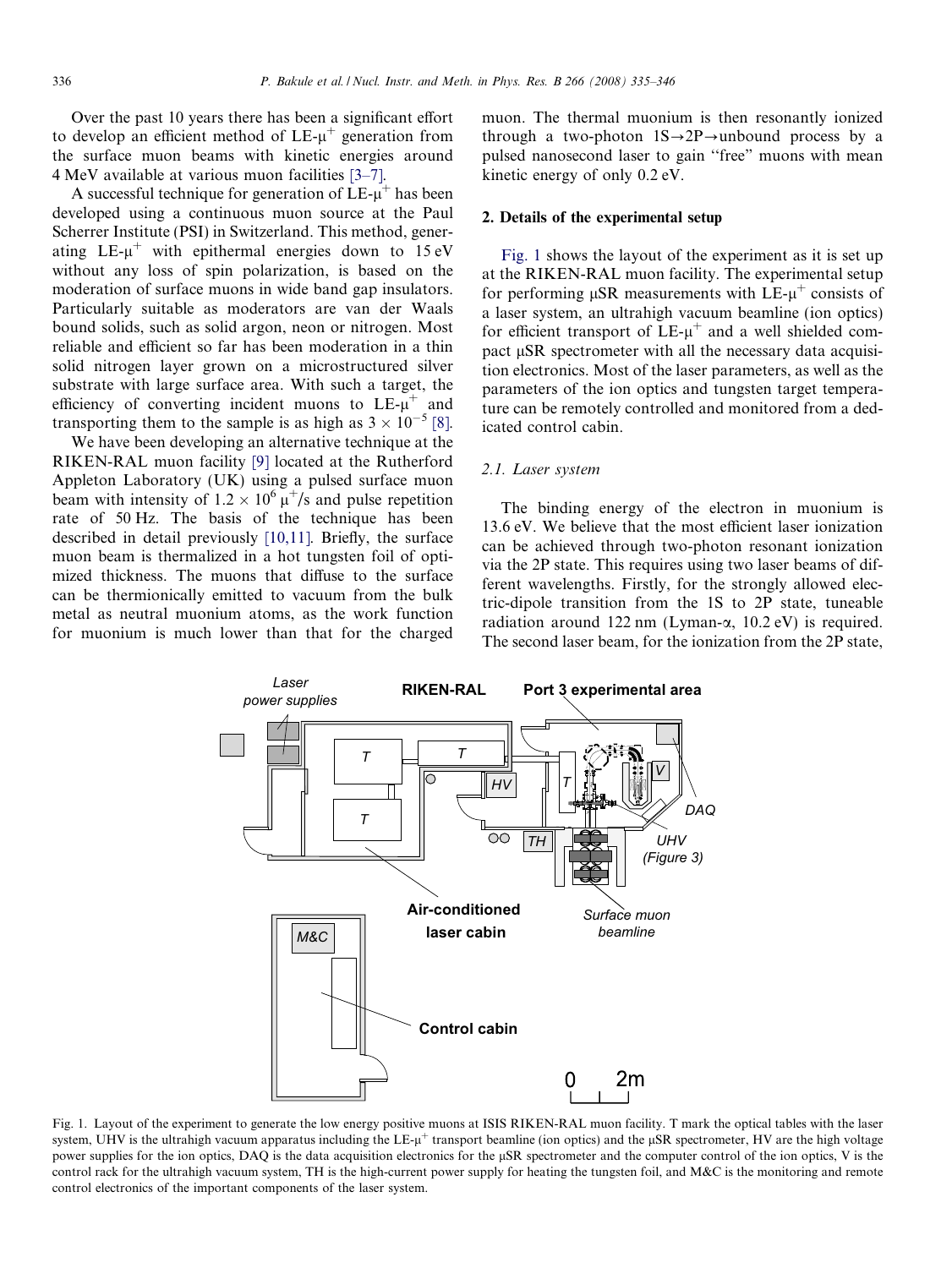is required to have a wavelength shorter than 366 nm (3.4 eV) and, conveniently, the 355 nm laser beam generated as the third harmonic of a Nd:YAG laser can be used. The laser beam at 122 nm has not only to be tuneable, but also has to have a large bandwidth of about 200 GHz in order to cover the Doppler width of the thermal energy range of the muonium generated from the tungsten foil heated to 2000 K.

The 122 nm radiation is generated through a nonlinear frequency conversion process in a gaseous medium. Although this is inherently rather inefficient, being proportional to the third order nonlinear susceptibility  $\gamma^{(3)}$  tensor, there is no possibility to use birefringent nonlinear crystals, since none of the known nonlinear crystals is transparent at wavelengths below 190 nm. We are using a two-photon resonant sum-difference frequency mixing scheme in a phasematched krypton gas [\[12\]](#page-11-0). This frequency conversion scheme unfortunately adds to the complexity of the laser system as it requires two laser beams, but it provides a large degree of tuneability and a high conversion efficiency  $(\sim 10^{-4})$ . The first laser is operating at 212.5 nm and is tuned to a two-photon resonance in Kr, while the second laser operating in the range of 810–850 nm provides the tuneability of the Lyman- $\alpha$  output and is designed to have sufficient bandwidth to cover the Doppler width of muonium. The wide tuneability of the output allows us to ionize under the same conditions not only muonium, but also hydrogen or deuterium. This provides a useful tool for testing the whole apparatus without need for the muon beam.

Fig. 2 shows a simplified schematic diagram of the laser system. The major part of laser system (generating the required beams at 355 nm, 212.5 nm and 810–850 nm respectively) is housed in an air-conditioned cabin connected via a duct with the rest of the apparatus at Port 3 of RIKEN-RAL muon facility (radiation area). The rest of the laser system is attached to the ultrahigh vacuum beamline and consists of beam steering and focusing optics, and a Kr–Ar cell for generating the Lyman- $\alpha$  radiation around 122 nm.

The details of the laser system and its layout have been described previously [\[13\]](#page-11-0). The main changes since this publication include a threefold increase of the output at 355 nm to 380 mJ/pulse by replacing the Spectra physics GCR-160 laser with a Continuum Powerlite 9025. At the same time we have also installed an image relay telescope in the path of the 355 nm beam to image the laser output to a distance of  $\sim$ 12 m at the Port 3 experimental area and thus ensure a more uniform intensity profile inside the ultrahigh vacuum beamline. Furthermore, an increase in the output pulse energy at 850 nm has been gained by adding a new 2-pass Ti:sapphire amplification stage at the output of the Continuum Mirage 800 laser and by introducing image relay telescopes in the path of the pump beams of the 4-pass Ti:sapphire amplifier. The resulting increase of the output pulse energy at 850 nm to 250 mJ/ pulse and the significant improvement in the beam quality has lead to an increase in the available pulse energy at the Fig. 2. Schematic diagram of the laser system used for resonant ionization of muonium. The image relay telescopes, beam focusing optics as well as the laser beam diagnostics are not shown in this diagram. SHG is 7 mm long BBO crystal ( $12 \times 12 \times 7$  mm) for second harmonic conversion to 425 nm; FHG are temperature stabilised, 5 mm long, s-BBO crystals  $(12 \times 12 \times 5 \text{ mm})$  for conversion to 212.5 nm; SLM denotes single longitudinal mode operation. An inset shows a simplified energy level diagram of muonium to demonstrate the two-photon resonant ionization scheme used to gain  $\mu^+$  with mean energy of just 0.2 eV.

generated second harmonic at 425 nm by a factor of two (to 140 mJ/pulse). The 425 nm beam is then split into two beams and converted to 212.5 nm using two 5 mm long s-BBO crystals with conversion efficiency of approximately 15%. Although the s-BBO crystals are superior to BBO crystals at this wavelength, they still exhibit a significant nonlinear absorption at 212.5 nm, resulting in a temperature gradient between the input and exit faces of the crystal. This introduces a phase mismatch for the generated 212.5 nm beam that reduces the conversion efficiency. For this reason we have chosen to generate two separate 212.5 nm beams using two temperature stabilised s-BBO crystals and to cool the centre of the output face of the s-BBO by blowing nitrogen gas from a 1 mm diameter nozzle onto the crystal.

The current output parameters of the laser system are summarized in [Table 1.](#page-3-0) The laser system has excellent long

*RIKEN-RAL Port 3 Experimental area*

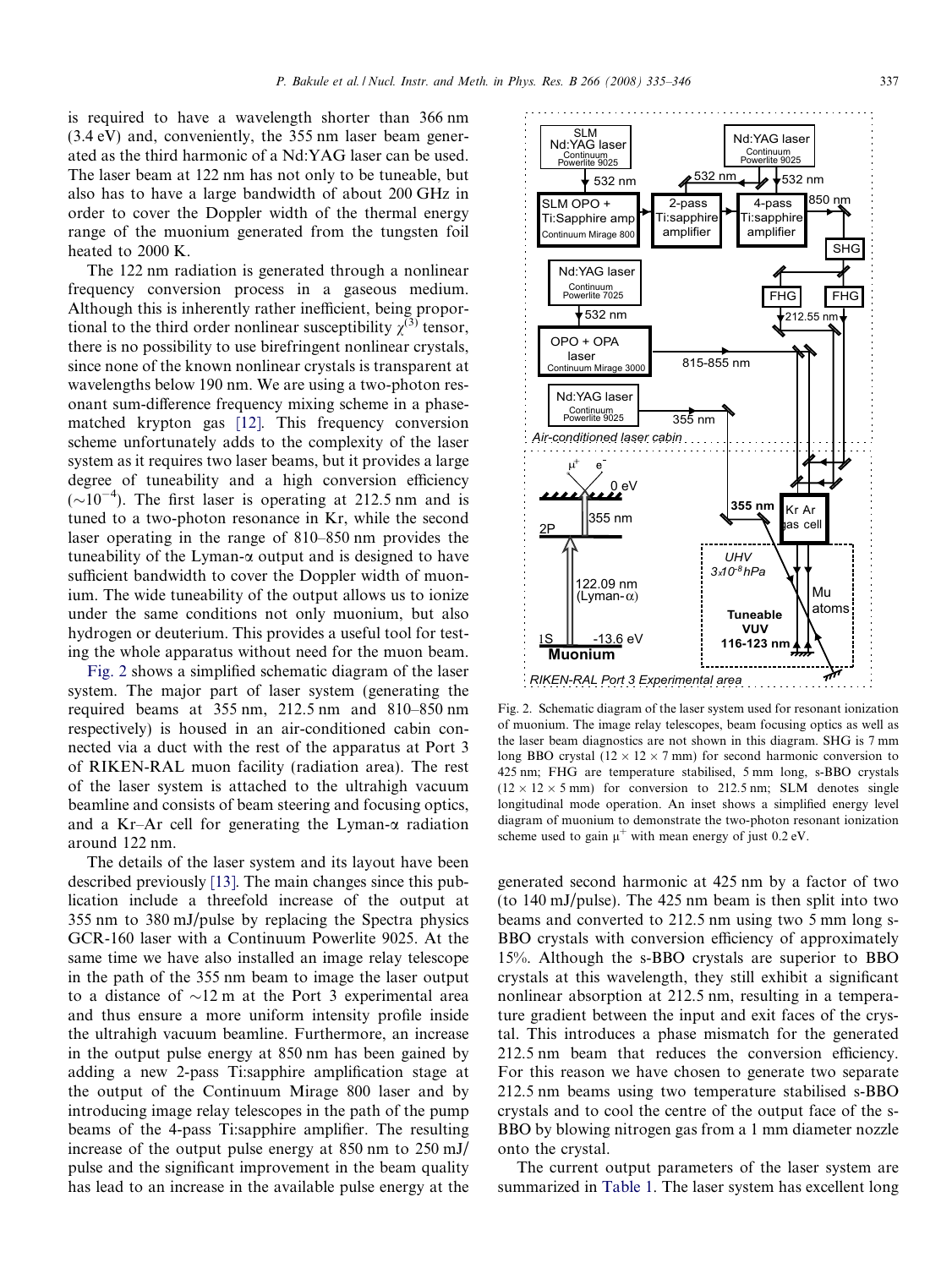<span id="page-3-0"></span>

| Table 1 |  |                                        |
|---------|--|----------------------------------------|
|         |  | Summary of the laser output parameters |

| Wavelength            | 355 nm | $212.5 \text{ nm}$                  | $810 - 850$ nm                   | 116–123 nm (Lyman- $\alpha$ )    |
|-----------------------|--------|-------------------------------------|----------------------------------|----------------------------------|
| Pulse duration [FWHM] | 10 ns  | 4 ns                                | $2$ ns                           | $\sim$ 4 ns                      |
| Pulse energy          | 380 mJ | 10–12 mJ $(\times 2 \text{ beams})$ | 12 mJ $(\times 2 \text{ beams})$ | $>0.5 \mu J$ ( $\times 2$ beams) |
| Bandwidth             | 30 GHz | 2 GHz                               | 180 GHz                          | 180 GHz                          |

term reliability. Stable 24 h/day operation can be sustained for up to 20 days, limited primarily by the lifetime of flashlamps used in the Nd:YAG lasers.

It is important to note that the laser system is operating at a repetition rate of only 25 Hz which means that only half of the muon pulses are used for  $LE-\mu^+$  generation. This limitation is due to strong thermal effects associated with operating high power solid state laser systems that make it difficult to build 50 Hz system with same pulse energy as achieved with the 25 Hz system.

# 2.2.  $LE-\mu^+$  transport beamline

Fig. 3 shows the layout of the  $LE$ - $\mu^+$  beamline with the lSR spectrometer. The pulse of surface muons with momentum of 28 MeV/c enters the apparatus through a



Fig. 3. Layout of the ultrahigh vacuum apparatus used to generate low energy positive muons (LE- $\mu$ <sup>+</sup>) and to implant them in a sample. The sample is mounted on a cryostat inside a compact  $\mu$ SR spectrometer. Kr–Ar is the gas cell used to generate Lyman- $\alpha$  laser pulse by nonlinear frequency conversion, CL is the cylindrical lens window of the Kr–Ar gas cell, M is a remotely controlled, retractable retro-reflection mirror for the Lyman- $\alpha$  beams, HR is a remotely controlled dielectric retro-reflection mirror for 355 nm beam, BS is a remotely controlled knife-edge beam stop to protect M from 212.5 nm and 820 nm beams, NO is the ionization cell filled with NO gas for monitoring the Lyman- $\alpha$  pulse energy, T is the heated tungsten foil used to generate muonium, G1 and G2 are vacuum gate valves, S1–S3 are electrodes of SOA immersion lens, and O1–O5 are electrostatic quadrupole focusing elements. Section A-A shows the overlap of the laser beams in front of the tungsten foil.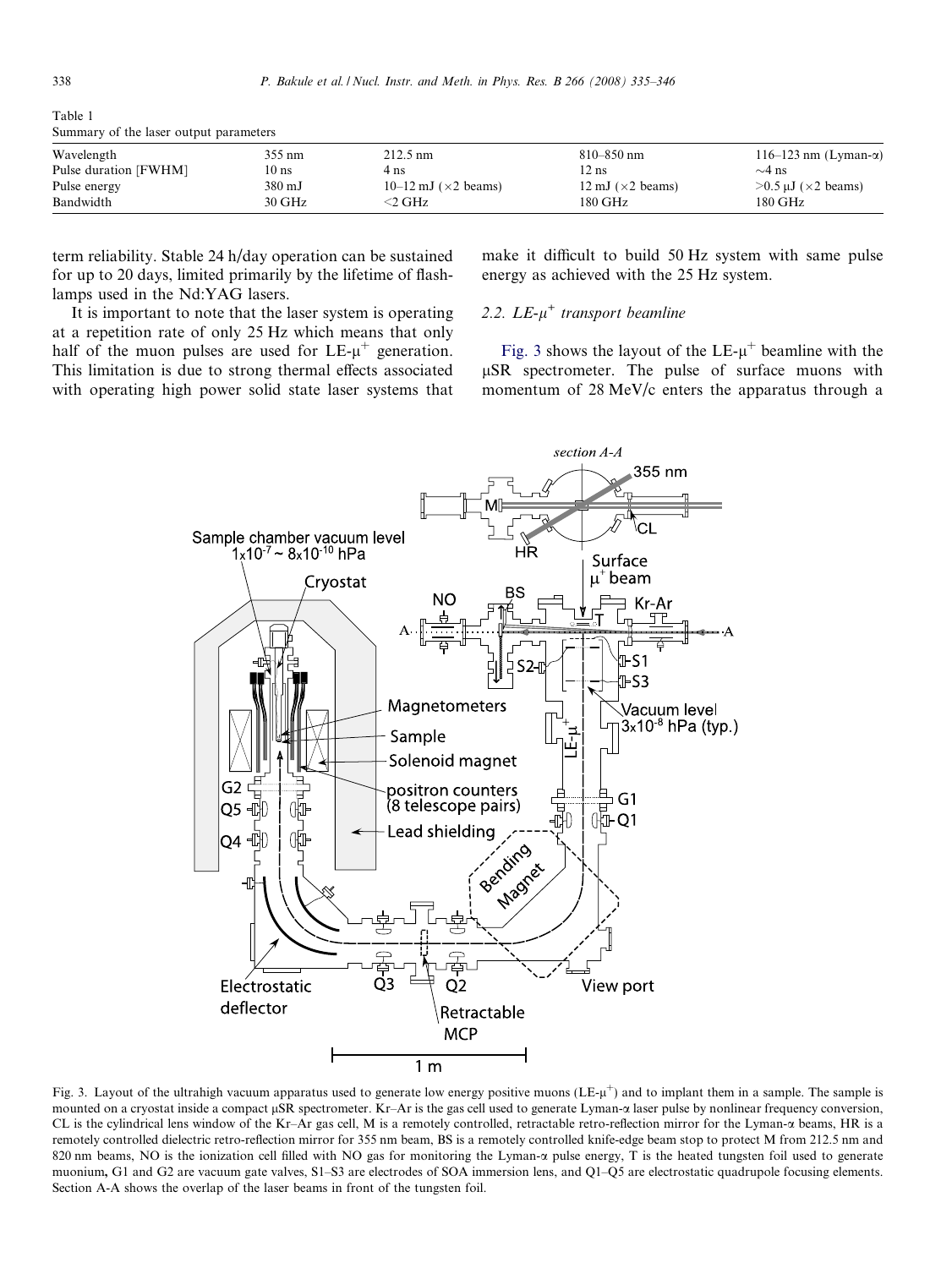50 lm thick stainless steel window and is first moderated by 20  $\mu$ m thick tungsten foil and then by a 45  $\mu$ m thick tungsten foil heated by DC current up to 2100 K. The function of the first foil is to shield the stainless steel window from the heat of the  $45 \mu m$  tungsten target. The area of the tungsten target foil exposed to the muon beam is 40 mm (W)  $\times$  35 mm (H). The foils used were of 6 N purity (99.9999%W), manufactured by PLANSEE. The total thickness of the foils is optimized to stop a significant fraction of the incident beam near the rear surface of the hot foil which results in efficient emission of muonium atoms from the hot tungsten target.

Two sets of laser beams at 212.5 nm and 820 nm are each collinearly focused (with  $f = 500$  mm plano-convex spherical lenses) into the cell filled with mixture of krypton and argon gas to generate two Lyman- $\alpha$  beams separated vertically by 10–15 mm. These then enter the ultrahigh vacuum chamber through a thin  $MgF<sub>2</sub>$  cylindrical lens  $(ROC = 78$  mm;  $f = 120$  mm @ 122 nm). The focusing optics shapes each of the Lyman- $\alpha$  beams to have (in front to the W foil) a width of only 1–2 mm (FWHM) in the horizontal plane and about 5–8 mm in the vertical plane. The two Lyman-a beams pass through a 14 mm wide gap between the tungsten target and the first extraction grid denoted as S1 and overlap the cloud of thermal muonium atoms about 5 mm from the target surface. The 355 nm beam is introduced to the beamline from the top at 30 from the Lyman- $\alpha$  beam and is shaped similarly to have a width of 3 mm by 25 mm. All laser beams are retroreflected to maximize the ionization yield. Since the retroreflecting mirrors are placed at the distance of 0.5 m, the width of the ionizing pulse is effectively broadened from 4 ns to 7 ns (FWHM). The overlap of the Lyman- $\alpha$  and 355 nm beams defines an interaction region with a volume of approximately  $1 \text{ cm}^3$ .

In order to protect the Lyman- $\alpha$  retro-reflecting mirror (Acton Research; Al reflector coated with  $MgF_2$  protection layer; reflectivity @ 122 nm  $\sim 75\%$ ) from laser induced damage, the laser beams were aligned slightly off-centre on the cylindrical lens window. This dispersively separates the laser beams, so that the 212.5 nm and 820 nm beams can be blocked by a knife-edge beam stop placed in front of the Lyman- $\alpha$  reflector.

The LE- $\mu^+$  generated by the laser ionization are initially extracted by a low gradient electrical field between the tungsten foil (held at 9.0 kV) and mesh electrode S1 (held at 8.8 kV). S1 is the first of three elements forming an SOA immersion lens [\[14\]](#page-11-0) which then re-accelerates the LE- $\mu^+$  to 9.0 keV. Such arrangement is necessary in order to minimize the energy variation of the re-accelerated  $LE-\mu^+$  beam. The SOA lens also focuses the collected LE- $\mu^+$  to a tight spot of only 2.5 mm (FWHM) which is then imaged to the sample surface with the ion transport optics consisting of five electrostatic quadrupoles (Q1– Q5), a bending magnet and an electrostatic deflector. In this geometry the electrostatic deflector effectively rotates the muon spin polarization, which is originally anti-parallel to the momentum, by  $90^\circ$ . The muons implanted into the studied sample are therefore horizontally polarized with the spin perpendicular to the muon momentum.

The section of the beamline between the bending magnet and the electrostatic deflector houses a retractable positionsensitive microchannel plate detector (ROENTDEK DLD-80). This is used either for checking the yield and profile of the LE- $\mu^+$  beam or for measuring  $D^+$  yield when optimizing the performance of the apparatus by ionizing the residual deuterium dissociated by the hot tungsten target.

The total transmission efficiency of the beamline has not been measured, but it is worth noting that there is a significant loss of muons due to decay. The overall path length from the tungsten target to the focus at the sample chamber is 3.9 m and the time-of-flight for 9.0 keV muons is 1.15 µs, resulting in  $\sim$ 40% loss of LE- $\mu$ <sup>+</sup> due to decay. We are planning to increase the acceleration voltage to 18 keV. This will extend the range of available implantation energies and reduce the loss through decay in flight to about 28%.

### 2.3. Sample chamber and  $\mu SR$  spectrometer

The sample chamber, which has a diameter of 100 mm and a length of 540 mm, can be isolated from the rest of the ultrahigh vacuum beamline to allow changing of samples. The vacuum level in the apparatus is typically  $3 \times 10^{-8}$  hPa when measured in the vicinity of the heated tungsten foil. The vacuum level in the sample chamber can be as low as  $8 \times 10^{-10}$  hPa several days after a sample change. Experiments with  $LE<sub>+</sub>u<sup>+</sup>$ can be started approximately 6 h after the sample change when the vacuum level reaches about  $1 \times 10^{-7}$  hPa. Samples for the µSR studies can be mounted on a closed circuit two-stage helium cryostat (Iwatani HE-05 with cooling power of  $0.5 W$  at  $4 K$ ) capable of cooling samples to about 10 K. Alternatively, the sample chamber can accommodate a position-sensitive microchannel plate detector (ROENTDEK DLD-40) that is used to check the focusing of the  $LE-\mu^+$  beam. The energy of the muons implanted into the sample can be continuously varied from zero to 18 keV by applying voltage in the range of  $+9.0 \text{ kV}$  to  $-9.0 \text{ kV}$  directly onto the sample holder, which is isolated from the cryostat finger by 10 mm thick disc of sapphire.

Around this small sample chamber we have built a compact  $\mu$ SR spectrometer designed with the aim of providing a very high signal-to-noise ratio. The sample chamber is surrounded by a close arrangement of eight telescope pairs of plastic scintillation counters covering a solid angle of  $80\%$  of  $4\pi$  sr. These detectors are inserted inside a solenoid type coil with a magnetic length of 260 mm providing magnetic field with strength of up to 60 mT parallel to the muon momentum and perpendicular to the spin. The magnetic field homogeneity at the field value of 8 mT over a distance of 40 mm along the magnet's axis is below 500 ppm. The field homogeneity measured at 3 mT in the transverse direction over a 10 mm radius is below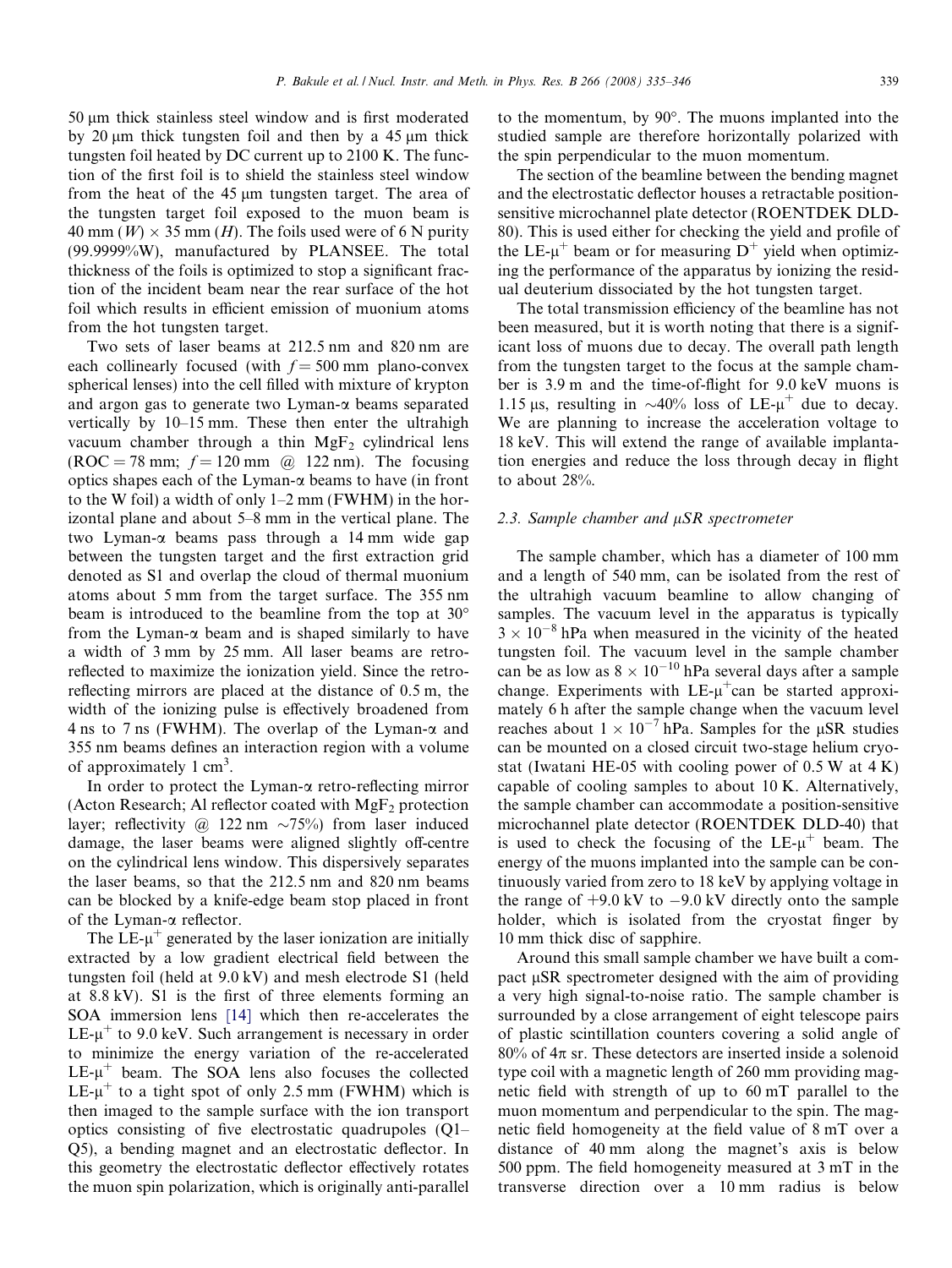<span id="page-5-0"></span>100 ppm. In-built into the magnet are also coils for compensating external magnetic fields of up to  $250 \mu T$  (2.5 G) in any direction. The spectrometer can be therefore used for transverse field TF-uSR measurements as well as measurements in zero external magnetic field (ZF-uSR). During the  $ZF-\mu SR$  measurements the zero field compensation can be monitored using three single axis fluxgate magnetometers (Bartington Instruments MAG01-H F-probes). These are mounted on the sample holder immediately behind the sample. The zero field condition can thus be maintained at a level  $0.1 \mu T (1 \text{ mG})$  over a period of several days.

To make meaningful  $\mu$ SR measurements with the relatively low  $LE-\mu^+$  rates currently achieved requires a very low background. The combination of the bending magnet and electrostatic deflector provides selection of the transported ions by mass and energy, respectively. This, together with lead shielding with thickness of 100– 200 mm around the scintillation detectors and the sample chamber, provides excellent background suppression to less than  $0.012$  counts over the 15  $\mu$ s period after each muon pulse. In our case, when the laser is operating at half the repetition rate of the ISIS accelerator, the signal-tonoise ratio can be further increased by subtracting the fixed background of the laser-off spectrum from the laser-on spectrum. This allows us to observe  $LE-\mu^+$  decay to at least 6 muon lifetimes after the implantation, see Fig. 4.

### 3. Experimental results

# 3.1. Dependence of  $LE-\mu^+$  yield on laser pulse energy

The high efficiency of thermal muonium production from the surface muon beam makes this method potentially capable of cooling surface muons to eV energies with efficiency as high as  $10^{-2}$ . However, it is currently limited by the available laser pulse energy, especially at the Lyman- $\alpha$  frequency. The relative measurement of the energy of the Lyman- $\alpha$  pulse is made by passing the Lyman- $\alpha$  beam through an NO gas cell at a pressure of



Fig. 4. Histogram of positron counts originating from  $LE-u^+$  decay in the sample chamber.



Fig. 5. Dependence of the overall efficiency of  $LE-u^+$  generation on the pulse energy of the Lyman- $\alpha$  at 122 nm. The efficiency is determined as a ratio of the number of  $LE$ - $\mu$ <sup>+</sup> delivered at the sample position per laser pulse  $N_{\text{LE-}\mu}$  and the number of incident surface muons per pulse  $N_{\mu}$ . Relative values of pulse energy at 122 nm are determined from photoionization signal in NO gas. A single 122 nm beam was generated by focusing 212.5 nm beam with energy of 12 mJ and 820 nm beam with pulse energy of 13 mJ into the Kr–Ar cell. In this measurement the 122 nm beam was not retro-reflected and was instead absorbed in the NO gas cell. The energy of the 355 nm pulse measured at the output of the laser was 280 mJ.

6.5 hPa and measuring the photoionization current [\[15\]](#page-11-0). Fig. 5 shows the observed dependence of the  $LE-\mu^+$  yield on the Lyman- $\alpha$  energy. It shows that even though the laser beam overlaps just a small fraction of the muonium cloud  $(\sim 1 \text{ cm}^3)$ , the Lyman- $\alpha$  intensity is still not sufficient to saturate the Doppler broadened 1S–2P transition. We do not currently have a detector in our setup to measure the absolute pulse energy of the generated Lyman- $\alpha$  and can only make a rough estimate of  $\sim$ 1  $\mu$ J/pulse (total of 2 beams) based on the integrated ionization current of the NO gas cell. Given the beam size in front of the tungsten foil we can estimate the peak intensity to be in the region of several kW/cm<sup>2</sup> , still below the expected saturation intensity (for 200 GHz Doppler broadening) of 5 kW/cm<sup>2</sup>.

Significant improvement (beyond an order of magnitude) of the Lyman- $\alpha$  pulse energy with the existing laser system is not currently envisaged. Our previous investigations have shown that process of Lyman-a generation in krypton gas is saturated [\[13\]](#page-11-0) and gains achieved by compensating for the phase mismatch in krypton gas with argon gas are not as high as originally anticipated. Our measurements show that for the phase-matched Kr–Ar mixture the conversion efficiency from the UV beam at 212.5 nm is fixed at approximately the  $10^{-4}$  level. For pulse energy  $E$  of the 212.5 nm beam in the range of 2–14 mJ the Lyman- $\alpha$  energy is increasing approximately as  $E^{0.8}$ . Therefore, further increase of Lyman-a energy and consequently a higher  $LE-\mu^+$  yield should be possible by increasing the pulse energy of the 212.5 nm beam. Further improvement of the  $LE-\mu^+$  yield can be also expected from an increase of the pulse energy of the 355 nm beam judging from the energy dependence of the  $LE-u^+$  yield shown in [Fig. 6.](#page-6-0)

With the current laser parameters, the overall conversion efficiency including transport losses is  $3 \times 10^{-5}$  and about 15  $\mu^+/s$  are observed at the sample chamber – a significant improvement on our first result in 2001 of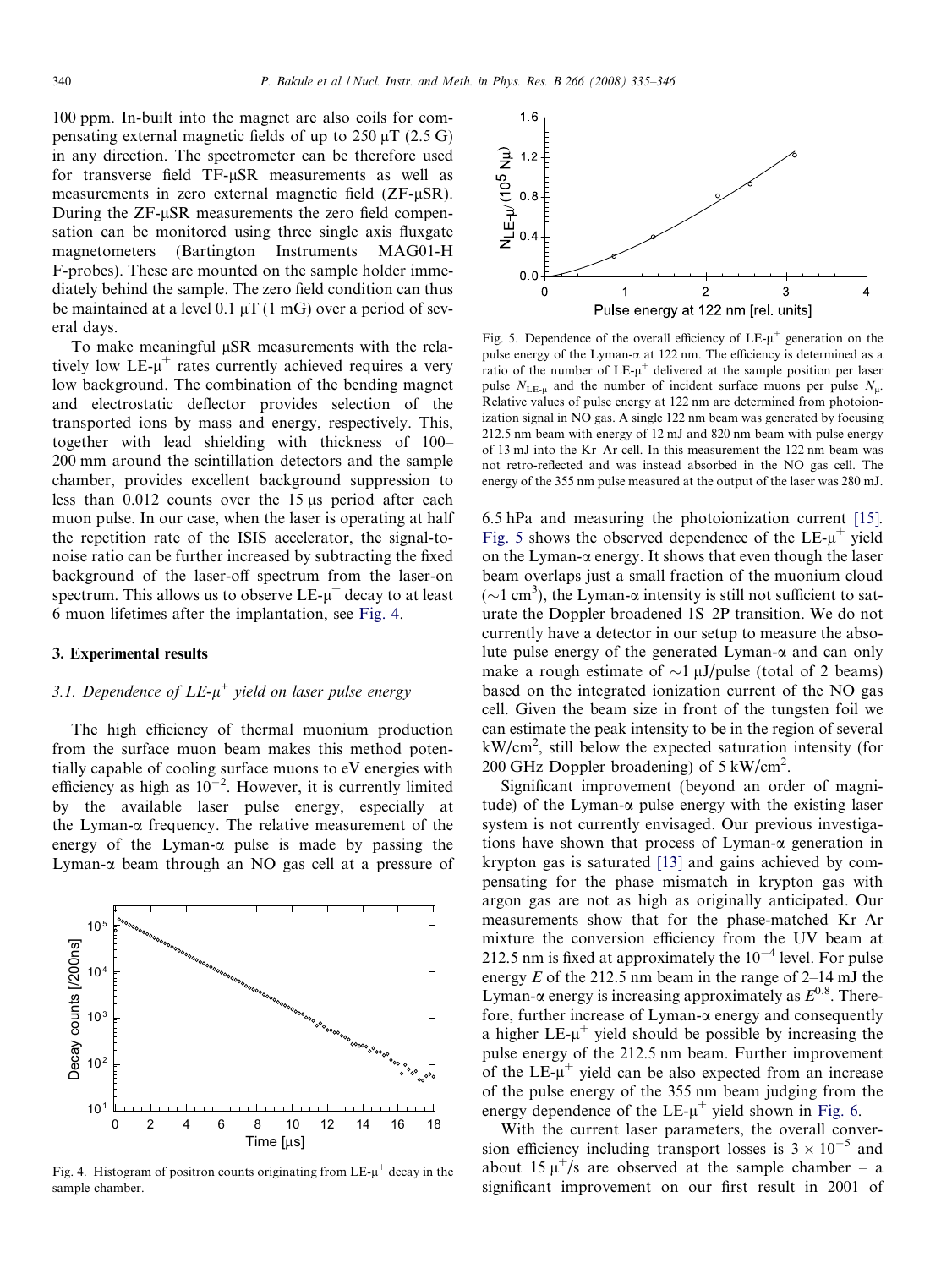<span id="page-6-0"></span>

Fig. 6. Dependence of the overall efficiency of  $LE-u^+$  generation on the laser pulse energy at the wavelength of 355 nm. The laser pulse energy was measured at the output of the laser; the actual pulse energy at 355 nm delivered inside the ultrahigh vacuum system is about 35% lower due to absorption in air and losses on mirrors and optical windows. Estimated intensity of 355 nm beam inside the vacuum system is about 30 MW/cm<sup>2</sup> (at maximum laser output of 380 mJ) Compared to the measurement shown in [Fig. 5,](#page-5-0) the muonium excitation to the 2P state was increased by using two 122 nm beams vertically separated by 15 mm that were retroreflected by VUV mirror with reflectivity  $R = 0.75$ . Each of the 122 nm beams was generated from 9.0 mJ at 212.5 nm and 9.5 mJ at 820 nm.

0.03  $\mu^+/s$  [\[13\].](#page-11-0) This has allowed us to perform simple  $\mu SR$ experiments and demonstrate the feasibility of this method for pulsed muon sources.

Of as much importance as the  $LE-u^+$  rate is the capability to focus the muons into a small spot at the sample, since for the  $\mu$ SR investigations with the LE- $\mu^+$  only small samples may be available. While the full-width at half-maximum (FWHM) diameter of the incident surface muon beam is 35 mm, the FWHM diameter of  $LE<sub>+</sub>$  beam is about 10 times smaller. The beam spot was measured with a position-sensitive MCP (ROENTDEK DLD-40) placed at the sample position. The spot-size measured at the focus of the LE- $\mu^+$  beam accelerated to 9.0 keV is shown in Fig. 7. Gaussian fitting in the horizontal and vertical directions yields FWHM of 3.3 mm and 4.1 mm, respectively.

## 3.2. Pulse duration

A particularly important advantage of using the short laser pulse to ionize muonium is the improvement of the muon pulse structure and the capability of having an external control over the triggering of the  $LE-\mu^{+}$ . The surface muon beam at RIKEN-RAL has a double-pulse structure consisting of  $\sim 80$  ns (FWHM) pulses separated by 320 ns. The short laser pulses ionizing muonium atoms are triggered with an optimum delay of about 400 ns relative to the surface muon pulse. This delay allows the muonium – having the mean thermal velocity of  $20 \text{ mm}/\mu s$  – to evaporate to a few millimetres away from the tungsten target and reach its maximum density in the laser beam volume. The arrival time of the muons at the sample is determined by the timing of the laser pulse plus a fixed delay corresponding to a time-of-flight (TOF) through the apparatus. As the



Fig. 7. Plot of the 9 keV LE- $\mu^+$  beam spot at the sample position measured with a position-sensitive microchannel plate detector with a resolution of 0.5 mm.

muonium cloud is expanding relatively slowly, the laser timing and consequently the LE-muon timing can be varied around the optimum value by several hundred nanoseconds at the expense of the LE- $\mu^+$  rate (the rate is approximately halved by delaying the muonium ionization by 400 ns relative to the optimum delay). As the laser itself can be externally triggered with 1 ns accuracy, this feature opens a possibility to perform new  $\mu$ SR measurements requiring precise triggering of the muon implantation and synchronization with pulsed sample excitation. The time of muon implantation relative to an external laser trigger is known to within the pulse width of the  $LE-u^+$  in the TOF spectrum, which is below 10 ns. This pulse width of the  $LE-\mu^+$  is completely independent of the complicated pulse structure of the surface muon beam and is determined primarily by the duration of the laser pulse and partly also by the acceleration voltage. The time-of-flight (TOF) spectrum measured at sample position for 9.0 keV muons is shown in [Fig. 8](#page-7-0).

### 3.3. Energy resolution

The generation of  $LE$ - $\mu^+$  based on the laser ionization of thermal muonium makes it possible to generate beams with extremely narrow energy resolution, as the  $LE-\mu^+$  have kinetic energy of only 0.2 eV after ionization. This is significantly lower than the intrinsic energy resolution of the  $LE-u^+$  generated by moderation in van der Waals bound solids, where the epithermal muons escape the moderator with rms energy spread of about 15 eV. If the high energy resolution of the order of several eV can be maintained through re-acceleration, transport and deceleration up to the sample, ultra-thin films or surfaces could be studied using the  $\mu$ SR technique with  $\sim$ 1 nm resolution. The depth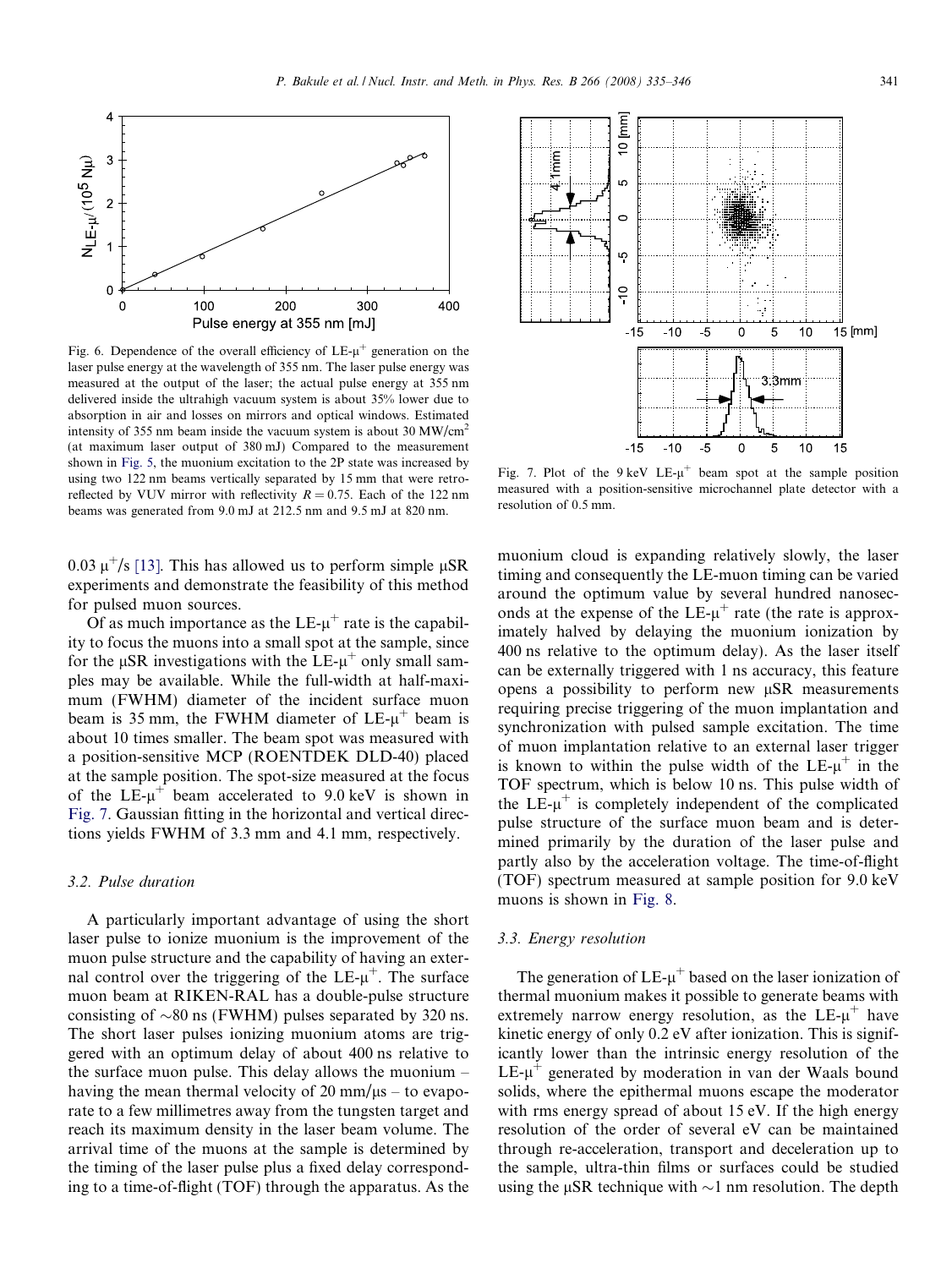<span id="page-7-0"></span>

Fig. 8. Time-of-flight histogram of the  $9.0 \text{ keV}$  LE- $\mu^+$  detected by microchannel plate detector at the sample position. Time zero corresponds to muonium ionization by the laser pulses. Gaussian fit to this histogram yields FWHM pulse duration of 7.5 ns.

resolution in the sample depends mainly on the density of the material and the muons' struggling in it. To give an example, for muons implanted in Al with a mean energy of 20 eV and a standard deviation of 10 eV, the calculation using the Monte Carlo code TRIM.SP [\[16,17\]](#page-11-0) gives the mean penetration depth to be just 0.7 nm with a spread of 0.7 nm. Reducing the energy resolution below 10 eV, however, does not significantly reduce the width of the muon implantation profile as it is determined by muons' struggling in Al. In this respect the depth resolution of the order of 1 nm should be achievable by either method of  $LE-u^+$  generation but only using a pulsed muon beam. For continuous muons beams, such as available at PSI, it is necessary to determine the muon implantation time in order to construct the  $\mu$ SR spectrum. This requires inserting a thin foil into the  $LE-\mu^+$  beam and thus broadening the energy resolution at the sample to  $\sim$ 400 eV [\[10\]](#page-11-0).

In our experimental setup achieving the energy resolution of several eV at the sample is possible. The energy variation of the re-accelerated  $LE-\mu^+$  depends on the differences in the potential seen by the individual muons at the point of laser ionization relative to the S1 electrode. The difference in electrostatic potential over the 14 mm gap between the tungsten foil and S1 is therefore kept low (at only 200 V). The differences in electrostatic potential seen by the individual muons are mainly arising due to:

- (a) the width of the ionization region determined by the overlap of the Lyman- $\alpha$  and 355 nm beams (including the retro-reflected beams), which is of the order of 2 mm (FWHM), thus contributing to the standard deviation of the muon energy with  $\sim$ 13 eV;
- (b) the uneven distance between tungsten foil and S1 arising from bending of the heated tungsten foil into the gap – this reduces the gap of 14 mm at the edges of the foil to  $\sim$ 12 mm at its centre – contributing to the standard deviation of the muon energy with  $\sim$ 4 eV;
- (c) any differences in aligning the two Lyman- $\alpha$  beams at the same distance from S1 and parallel to  $S1$  – also contributing to the energy variation with  $\sim$ 4 eV.

The effect of the pulse-to-pulse pointing stability of the laser beams is below 1 eV level. These contributions give an estimate of the energy resolution of the extracted  $LE<sub>-µ</sub>$ <sup>+</sup> as  $\sigma_{\rm E}$  = 14 eV (33 eV at FWHM). The energy resolution can be improved by reducing the extraction field between the tungsten foil and S1 and possibly also by reducing the width of the interaction region, though this would make alignment of the retro-reflected Lyman-a beams more difficult.

### $3.4.$  Test  $\mu SR$  experiments

To demonstrate the feasibility of using the pulsed beam of  $LE-u^+$  for  $\mu SR$  measurements we have measured some simple muon spin precession spectra in transverse magnetic field. Despite the relatively low rate of  $15 \mu^+/s$  implanted into the sample, up to  $10^6$  positrons originating from the muon decay in sample ( $\mu^+ \rightarrow e^+ + \nu_e + \bar{\nu}_\mu$ ) can be detected per day by the scintillation counters of our  $\mu$ SR spectrometer. The number of detected positrons as a function of time after the muon implantation in each of the detector pairs was recorded in eight histograms  $N_i(t)$  ( $i = 1, \ldots, 8$ ). Let us assume for simplicity of the explanation that the muons are implanted into a metal, where muonium can not be formed, and subjected to a static magnetic field oriented perpendicular to the initial muon spin direction. The time dependence recorded in these histograms then corresponds to the exponential muon decay with the muon lifetime  $\tau_{\mu}$  modulated by the free muon spin precession with Larmor precession frequency  $\omega_{\mu}$ , and by the spin relaxation function  $G(t)$  and can be expressed in the form

$$
N_i(t) = N_{0i} e^{-t/\tau_{\mu}} [1 + A_{\mu} G_{\mu}(t) \cos(\omega_{\mu} t + \varphi_i)] + N_i^{\text{BG}}(t) \quad (i = 1, ..., 8),
$$
 (1)

where  $N_{0i}$  is normalization constant for each of the detector pairs. The initial phases  $\varphi_i$  are fixed by the geometry to the initial phase  $\varphi_1$  ( $\varphi_i = \varphi_{i-1} + \pi/4$  for  $i = 2, ..., 8$ ). The background contribution and  $N_i^{BG}(t)$  to the signal can in our setup be determined from every second muon pulse when laser is off and the low energy muons are not incident on the sample. The spin relaxation function depends on the distribution of the local magnetic fields seen by the implanted muons. For example, if local fields have a Lorentzian distribution then  $G_{\mu}^{L}(t) = e^{-\lambda t}$ . Simultaneous fitting of all eight histograms then allows determining the parameters  $\omega_{\mu}$ ,  $\lambda$  and the initial amplitude of the precession signal  $A_{\mu}$ , the so-called diamagnetic asymmetry. It follows from the angular distribution of the positrons originating from the muon decay that the maximum value of  $A<sub>u</sub>$  when integrated over all positron energies is equal to 1/3 if the implanted muons are initially 100% spin polarized. The asymmetry values in the vicinity of 0.2–0.25 are typical for  $\mu$ SR instruments, depending on the setup.

The LE- $\mu^+$  generated by the ionization of muonium, however, are only 50% spin polarized and the asymmetry is therefore expected to be half of the value typical for other  $\mu$ SR instruments. This polarization loss is a result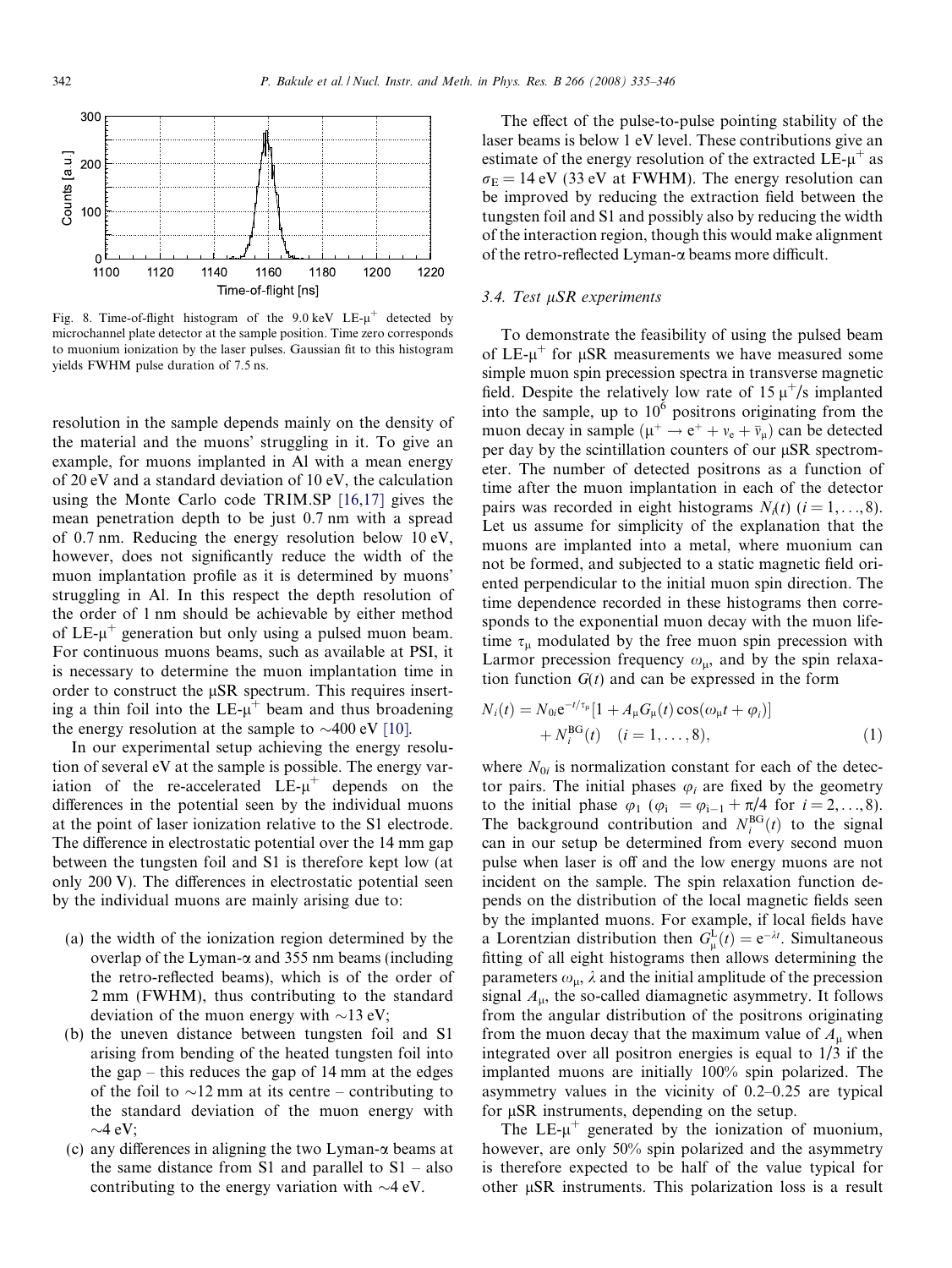of the interaction with the electron spin in the muonium atom. The muonium bound state is formed with equal probabilities for the muon and electron spins to be either parallel (ortho-muonium) or anti-parallel (para-muonium). In the case of anti-parallel spins, the hyperfine interaction causes rapid depolarization of the initial muon spin [\[18,19\]](#page-11-0) and hence only half of the low energy muons obtained by the muonium ionization are spin polarized.

In our first experiment we have implanted  $LE-\mu^+$  with energy of 9 keV into a 20 mm diameter silver sample at room temperature. The initial diamagnetic asymmetry  $A_{\mu}$ determined by fitting the data from the eight detector pairs was  $A_{\mu}^{\text{Ag}} = 10.11 \pm 0.23\%$  with no observable spin depolarization  $(G(t) = 1)$ .

In order to visualize the muon spin precession signal we have divided the detectors into two opposing groups of four detectors and added the positron signals in each group into one histogram and subtracted the background signal determined from the "laser off" data. The µSR asymmetry spectrum from these two histograms  $N_{G1}(t)$  and  $N_{G2}(t)$  is plotted in Fig. 9 simply as

$$
a_0(t) = \frac{N_{G1}(t) - N_{G2}(t)}{N_{G1}(t) + N_{G2}(t)}.
$$
\n(2)

The amplitude of the oscillations determined from these two histograms is consistent with multiplying the initial diamagnetic asymmetry  $A_{\mu}$  by a geometrical factor of 0.653, reflecting the fact that positron signal is integrated over an angle of  $\pi$  rather than  $\pi/4$  radians.

In our next test experiment we have used the pulsed LE- $\mu^+$  beam for depth-resolved  $\mu$ SR measurement analogous to the measurements of Morenzoni et al. [\[17\]](#page-11-0) of a thin metallic film sample coated on an insulator. The purpose of the experiment was to demonstrate the control over the implantation energy and the mean implantation depth. The principle of the experiment is described in detail by Morenzoni et al. [\[17\]](#page-11-0) and relies on the fact that the stopping site of muons can be determined from the amplitude of the spin precession signal of the ''free" diamagnetic muon (diamagnetic asymmetry) in the sample. The muons that penetrate through the metallic layer and thermalize in the insulator substrate will mostly form muonium. For the half of the muons that form para-muonium the polarization will be rapidly lost due to the hyperfine interaction and for the rest that forms ortho-muonium the transitions between muonium triplet states in a weak transverse magnetic field B will yield a single Larmor precession frequency of  $\omega_{\text{Mu}} = 87.619 \text{ Mrad/mT} * B$ , about 100 times faster than the muon precession of  $\omega_{\mu} = 0.852$  Mrad/mT  $*$  B. By choosing the field B sufficiently large, so that  $2\pi/\omega_{\text{Mu}}$ is much shorter than the binning interval of the positron decay histogram, the muonium spin precession signal can be averaged out. The muons that formed muonium will then show in the measured signal as a loss of the diamagnetic asymmetry, which will be reduced proportionally to reflect the remaining number of diamagnetic muons in the sample.

Our sample, placed at the focus of the  $LE-\mu^+$  beam ( $\sim$ 4 mm FWHM), was an optically flat SiO<sub>2</sub> substrate, 20 mm in diameter, coated by sputtering with a pure Al layer with a nominal thickness of 40 nm. The experiment was performed at the room temperature under UHV conditions at a pressure of  $\approx 10^{-9}$  hPa in a 4 mT (40 G) external magnetic field transverse to the muon spin.

The implantation profile for muons – taking into account the muon energy, the incidence angle and the sample density – can be accurately calculated using the Monte Carlo code TRIM.SP. [Fig. 10](#page-9-0) shows the calculated implantation profiles in the sample for several implantation energies.

[Fig. 11](#page-9-0) shows the measured initial amplitude of the diamagnetic muon precession (diamagnetic asymmetry) as a function of the muon implantation energy. This measured dependence is in a good agreement with the calculated fraction of diamagnetic muons using the TRIM.SP program. The measured asymmetry is a sum of contributions from diamagnetic muons that have thermalized in the Al layer and from the small fraction of muons in the  $SiO<sub>2</sub>$  substrate that did not form muonium; there is also a small background contribution from muons that thermalized in any metal parts outside the sample, e.g. in the metal ring holding the edges of the sample. For muons that penetrate the



Fig. 9. Muon spin precession signal measured in pure Ag sample with 9 keV LE- $\mu^+$ . The signal represents asymmetry in the positron decay spectrum observed between two opposing groups of four detectors. Since the signals from four detectors in each group were added into one histogram the amplitude of the oscillations reflecting the spin precession of  $\mu^+$  is effectively reduced. The diamagnetic asymmetry  $A_{\mu}$  as defined in Eq. [\(1\)](#page-7-0) for eight individual detectors can be obtained by dividing the amplitude of the spin precession signal shown here by a factor of 0.653.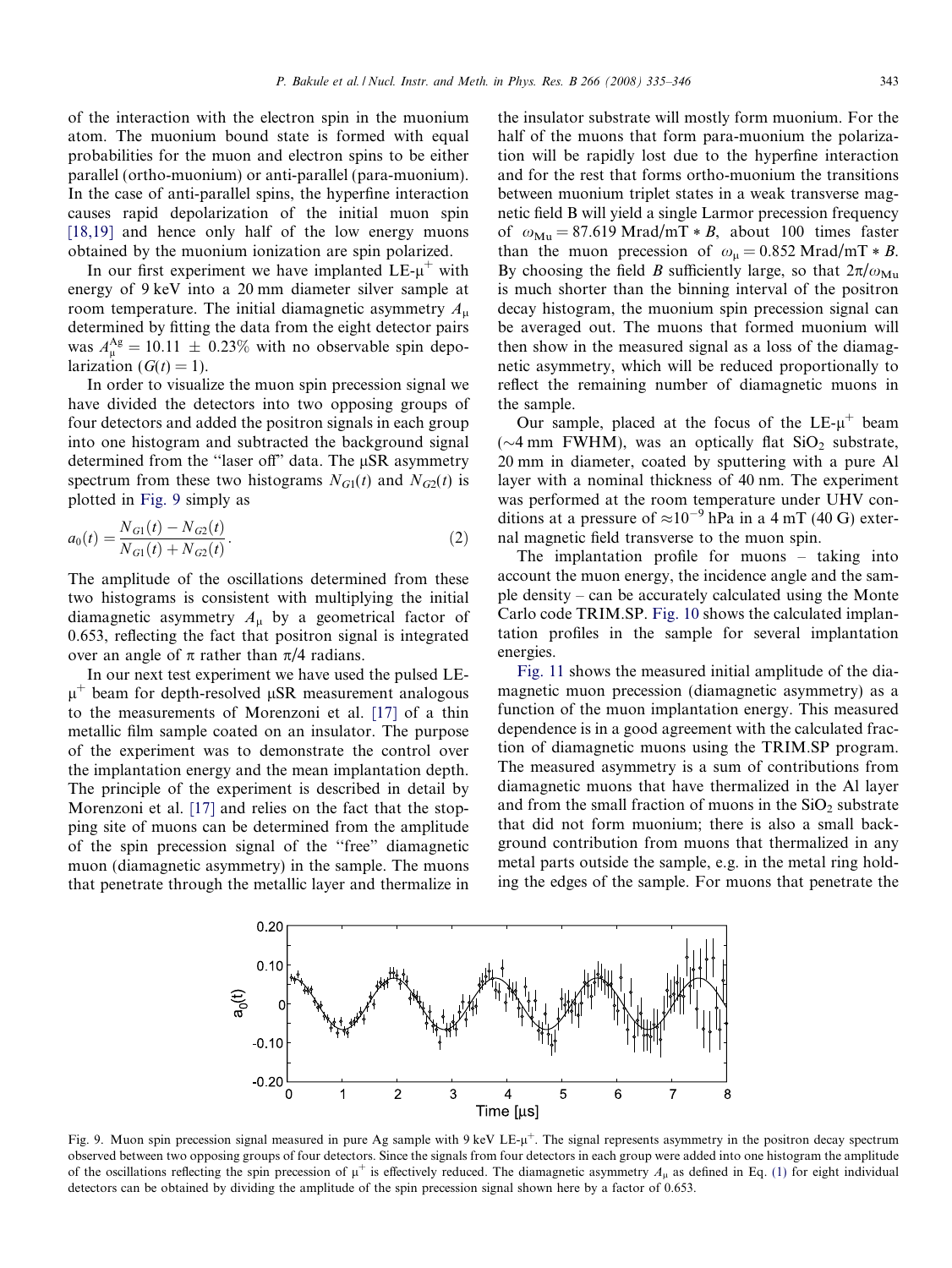<span id="page-9-0"></span>

Fig. 10. The implantation profiles for  $LE$ - $\mu^+$  in 40 nm thick Al layer on SiO<sub>2</sub> substrate calculated for different implantation energies using TRIM.SP code. Calculation assumes narrow Gaussian energy distribution of the incident muons with a standard deviation of  $\sigma_E = 14$  eV and the incidence angle being perpendicular to the sample surface with  $\sigma_{\alpha} = 5$ .



Fig. 11. Energy dependence of the asymmetry of the diamagnetic muon  $A_{\mu}$  measured in SiO<sub>2</sub> sample coated with 40 nm thick Al layer. For muon implantation energies below 4 keV the muons are mostly stopped in Al layer and remain as free muons and consequently the measured asymmetry approaches the maximum observable asymmetry  $A_{\text{max}}$  of the  $\mu$ SR spectrometer. With increasing implantation energy, the muons penetrate into  $SiO<sub>2</sub>$  substrate (see Fig. 10) where most of the stopped muons form muonium. This results in proportional loss of the measured diamagnetic asymmetry  $A_{\mu}$ . The solid line is the expected energy dependence of  $A_{\mu}$ derived from the muon stopping profiles calculated using the TRIM.SP code.

 $SiO<sub>2</sub>$  with residual energy below 5 keV there remains a relatively large fraction that does not form muonium and the diamagnetic asymmetry contribution from the  $SiO<sub>2</sub>$  substrate is therefore energy dependent. We have used this energy dependence  $A_{SiO_2}(E)$  measured in [[\[17\]](#page-11-0) ([Fig. 8\)](#page-7-0)] to determine the contribution from free diamagnetic muons in the  $SiO<sub>2</sub>$  substrate to the measured asymmetry. The mean residual energies of muons after passing through the 40 nm Al layer as well as the numbers of muons implanted to  $SiO<sub>2</sub>$  and Al layer were calculated using the TRIM.SP code for  $10^5$  incident LE- $\mu^+$ . In the calculation we have assumed standard deviation of the incident muon energy to be  $\sigma_{\rm E} = 14$  eV and the standard deviation of the incidence angle from the normal incidence to be  $\sigma_{\alpha} = 5^{\circ}$ . We have included in the calculation small thickness variation of the Al layer with a standard deviation of 2 nm. We have not considered any  $Al_2O_3$  oxide layer that might have formed on the surface of the sample as we have seen no reduction of the measured asymmetry for low implantation energies. The TRIM.SP calculation predicts reflection of a fraction of muons at low incident energies (about 9% of the total at 1 keV and as much as 30% at 0.1 keV). Upon reflection there is a high probability that the muon captures an electron and forms muonium and this should result in a corresponding reduction of the measured diamagnetic asymmetry. We have not, however, seen this reduction for muons implanted at energy of 1 keV, given the low statistics we have accumulated for this data point.

The background contribution to the asymmetry from the muons stopping in metal parts outside the sample was determined from the diamagnetic asymmetry of  $1.5 \pm 0.2\%$  measured at 18 keV. At this energy all of the incident muons are implanted in  $SiO<sub>2</sub>$ , where about  $0.09 \pm 0.01$  of them will remain as diamagnetic muons [\[17\]](#page-11-0) contributing to the asymmetry with  $1.0 \pm 0.1\%$ . The background contribution to the measured asymmetry is then estimated to be  $0.5 \pm 0.2$ %, corresponding to about 0.045 of the incident muons stopping outside of the 20 mm diameter of the sample.

It should be noted that at room temperature the muons implanted in the Al layer will rapidly diffuse throughout the metal layer, but not necessarily into the  $SiO<sub>2</sub>$  substrate. For the muon energies in the range of 1–4 keV, when most of the muons are implanted into the Al layer, we have observed a small spin relaxation rate  $\lambda = 0.10 \,\mu s^{-1}$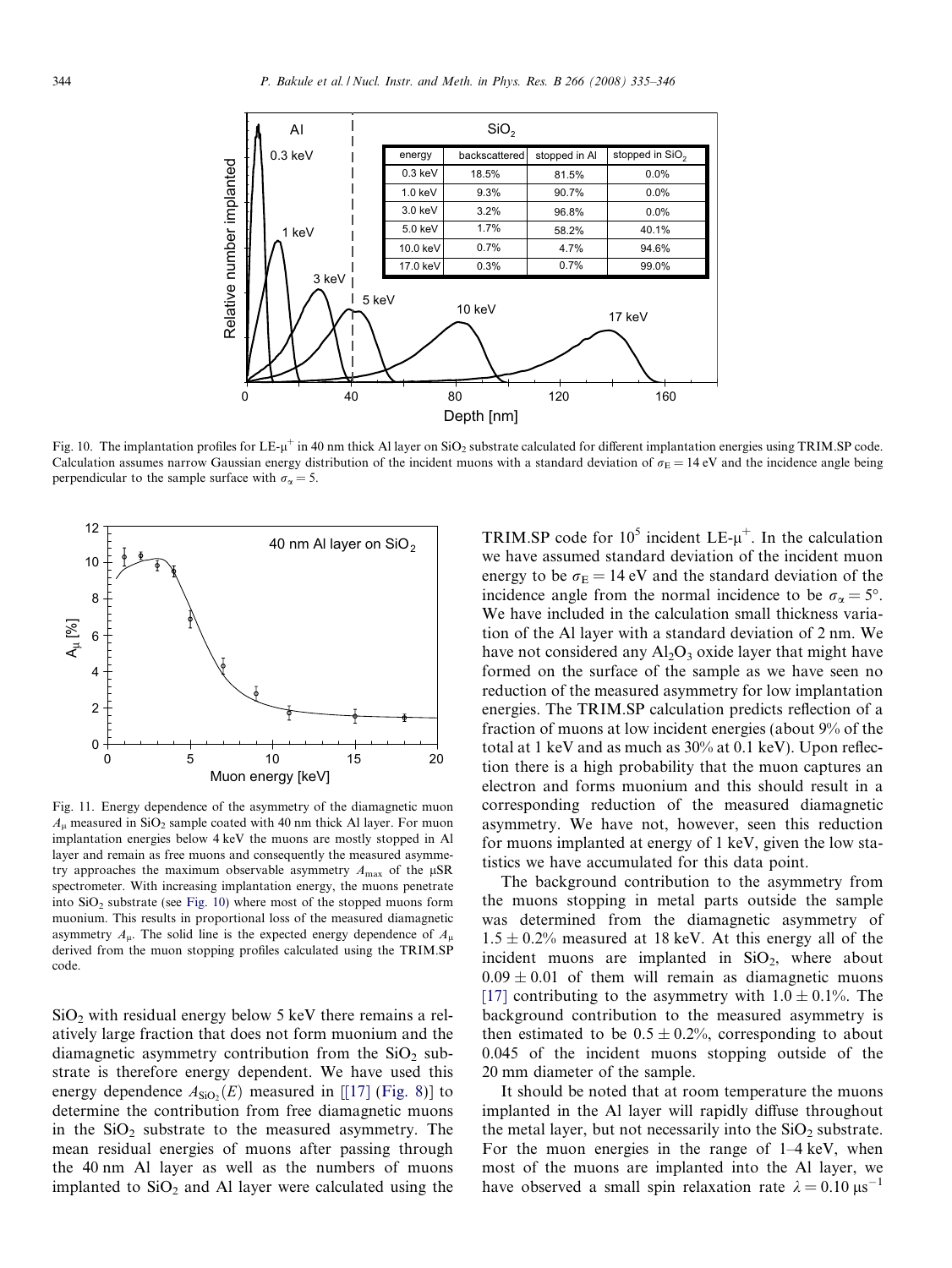independent of the implantation energy (within our experimental error). It was found by measurements in bulk Al that pure Al gives rise to no depolarization in the temperature range of 0.1–300 K [\[20\]](#page-11-0). Our own measurements with 18 keV muons implanted into a 500 nm thick pure Al sample at room temperature also show minimal relaxation rate  $\lambda = 0.03 \pm 0.02 \text{ }\mu\text{s}^{-1}$ . The small relaxation observed in our 40 nm thick Al layer is therefore most likely related to a small fraction of muons diffusing across the  $Al/SiO<sub>2</sub>$  interface. The structural disorder and imperfections at the layer interface in samples prepared by sputtering significantly hinder the diffusion across the interface, as was observed for the Cr/Au interface prepared by sputtering [\[21\]](#page-11-0).

The short pulse duration of the  $LE<sub>-µ</sub><sup>+</sup>$  generated by the laser ionization of muonium allows us to measure very high precession frequencies and extend the dynamic range for pulsed  $\mu$ SR to measure processes on a timescale ranging from nearly 10 ns to more than 10  $\mu$ s. For a Gaussian pulse shape with FWHM width of  $\tau_p$  the amplitude A of the harmonic component at frequency  $f$  will reduce by a factor

$$
\frac{A(f)}{A(0)} = \exp(-\frac{\pi^2 \tau_p^2 f^2}{4 \ln 2}).
$$
\n(3)

We have measured this frequency response using the orthomuonium spin precession signal in a transverse field of up to  $3 \text{ mT}$  (30 G). LE- $\mu^+$  with energy of 15 keV were implanted into the Al (40 nm) coated  $SiO<sub>2</sub>$  sample. If the positron decay time histograms are binned in intervals shorter than  $2\pi/\omega_{\text{Mu}}$  the fitting function (Eq. [\(1\)](#page-7-0)) has to include an additional term describing the muonium spin precession

$$
N_i(t) = N_{0i}e^{-t/\tau_{\mu}}[1 + A_{\mu}G_{\mu}(t)\cos(\omega_{\mu}t + \varphi_i)+ \frac{A_{\text{Mu}}}{2}G_{\text{Mu}}(t)\cos(\varpi_{\text{Mu}}t + \varphi_i^{\text{Mu}})]+ N_i^{\text{BG}}(t) \quad (i = 1, ..., 8),
$$
 (4)

where the amplitude of the muonium precession signal is written in the usual convention as one half of the initial muonium asymmetry  $A_{\text{Mu}}$ , since the other half of the muonium asymmetry is not observed due to fast depolarization. On implantation, the sum of  $A_\mu$  and  $A_{\mu\nu}$  must equal the maximal experimentally observable asymmetry  $A_{\text{max}}$  which we have determined from our measurement of diamagnetic asymmetry in pure metal sample  $(A_{\text{max}} = A_{\mu}^{\text{Ag}} = 10.11 \pm 0.23\%).$  As we have determined in the measurements shown in [Fig. 11](#page-9-0), the diamagnetic asymmetry from the free diamagnetic muons at 15 keV is  $1.56 \pm 0.38\%$ , the expected muonium asymmetry  $A_{\text{Mu}}$  is then  $8.55 \pm 0.44$ %. The ratio of the observed muonium asymmetry and the expected muonium asymmetry is then plotted against the muonium precession frequency in Fig. 12. As expected from the short duration of the LE- $\mu^+$  pulse, fast spin precession frequencies and fast relaxation rates can be observed; although this is admittedly limited by the relatively low count rate. With about  $10<sup>6</sup>$  muon decay events detected, the muonium spin precession at 28 MHz could be clearly observed with muonium



Fig. 12. Frequency response plot of the  $LE-\mu^+$   $\mu SR$  apparatus as measured using muonium spin precession signal in  $SiO<sub>2</sub>$  sample. The data points show the ratio of the measured muonium asymmetry to the expected muonium asymmetry obtained for several precession frequencies from 7 MHz up to 42 MHz. The solid line represents fit to the data points with frequency dependence according to Eq. (3) yielding  $\tau_p = 12.7 \pm 2.0$  ns. For comparison, the dotted line shows the frequency response for  $\tau_p = 82$  ns, equivalent to FWHM duration of the ISIS surface muon pulse.

asymmetry reduced by 25% compared to the asymmetry measured at low frequency. By fitting the measured data points with frequency dependence according to Eq. (3) the pulse width  $\tau_p$  can be determined as  $\tau_p = 12.7 \pm 2.0$  ns. This value is somewhat higher than the  $LE<sub>-µ</sub><sup>+</sup>$  pulse duration determined from the time-of-flight spectrum ([Fig. 8\)](#page-7-0) as it also includes various optical and electronics delays involved in detecting the positrons from the muon decay in the  $\mu$ SR spectrometer.

### 4. Conclusions

An experimental setup has been constructed at RIKEN-RAL muon facility to perform depth-resolved  $\mu$ SR measurements on nanometre scale with pulsed ultra low energy muons. Several  $\mu$ SR experiments have been carried out to demonstrate the characteristics of the apparatus. The parameters of the pulsed low energy muon beam are summarised in [Table 2.](#page-11-0) The efficiency of the surface muon beam cooling to eV level is comparable to the method using the cryogenic moderator (of  $\sim$ 3  $\times$  10<sup>-5</sup>). The efficiency of thermal muonium production is, however, of the order of  $10^{-2}$ . As [Figs. 5 and 6](#page-5-0) demonstrate, the laser pulse energy is not yet sufficient to ionize all muonium atoms, even though the laser beams overlap only a small fraction of the generated thermal muonium cloud. Therefore, there is a clear prospect that with development of a new and more intense VUV laser source, the efficiency of  $LE-\mu^+$  production could be increased by up to two orders of magnitude. The muonium ionization method of  $LE-u^+$  generation has distinct advantages for pulsed operation. The  $LE-\mu^+$  implantation in the sample can be externally triggered with nanosecond accuracy that makes it possible to perform  $\mu$ SR experiments where the muon implantation is synchronised with a sample